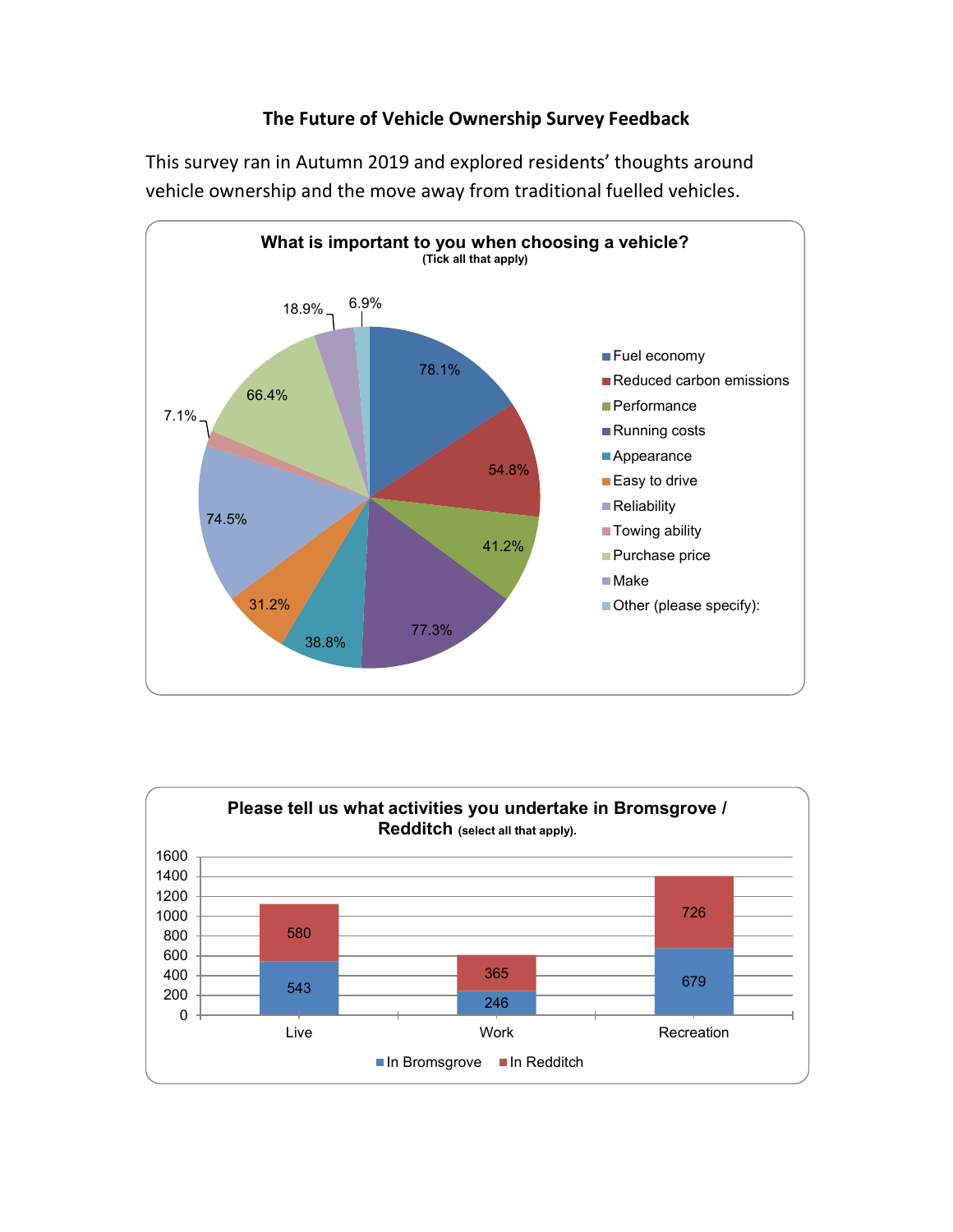

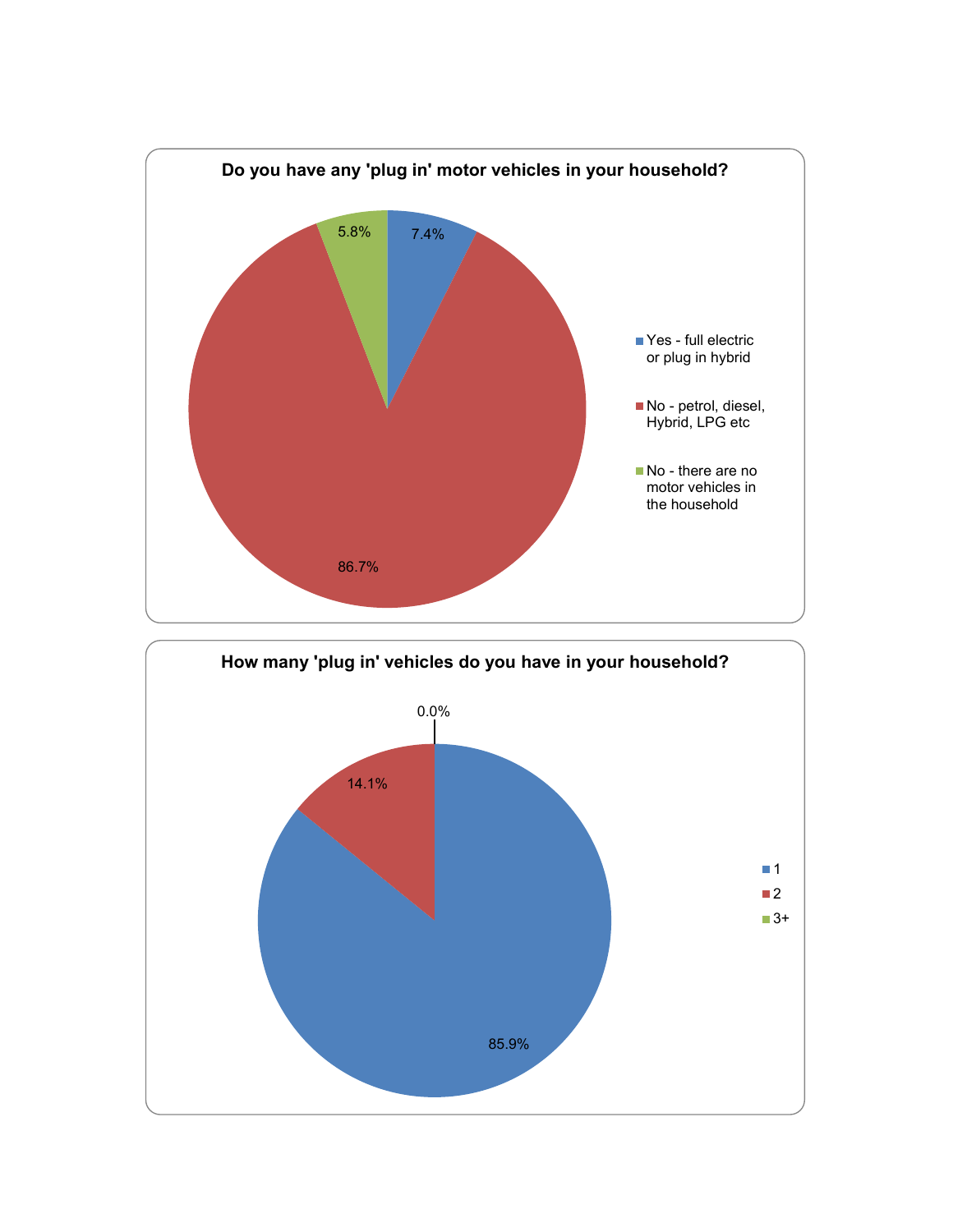

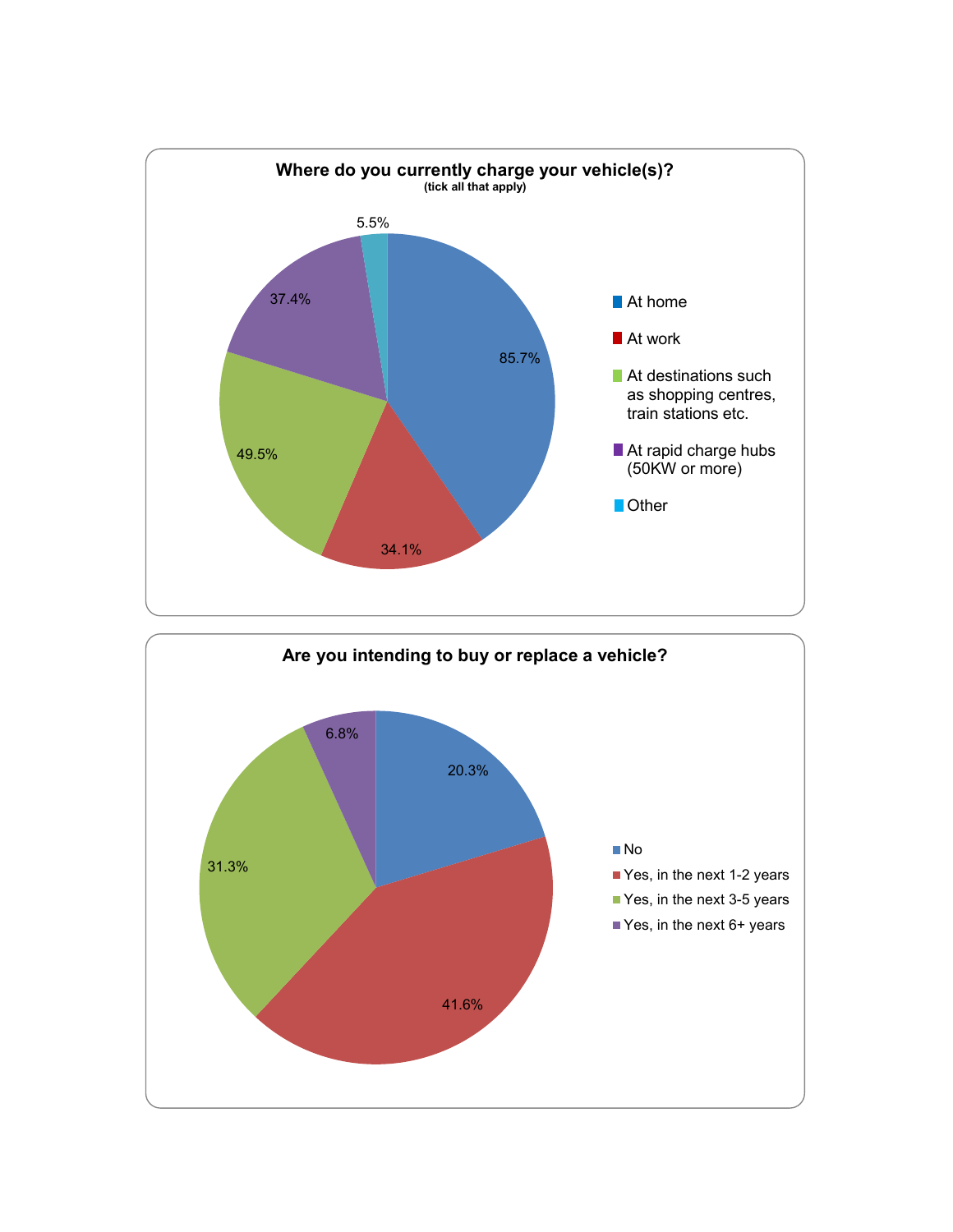

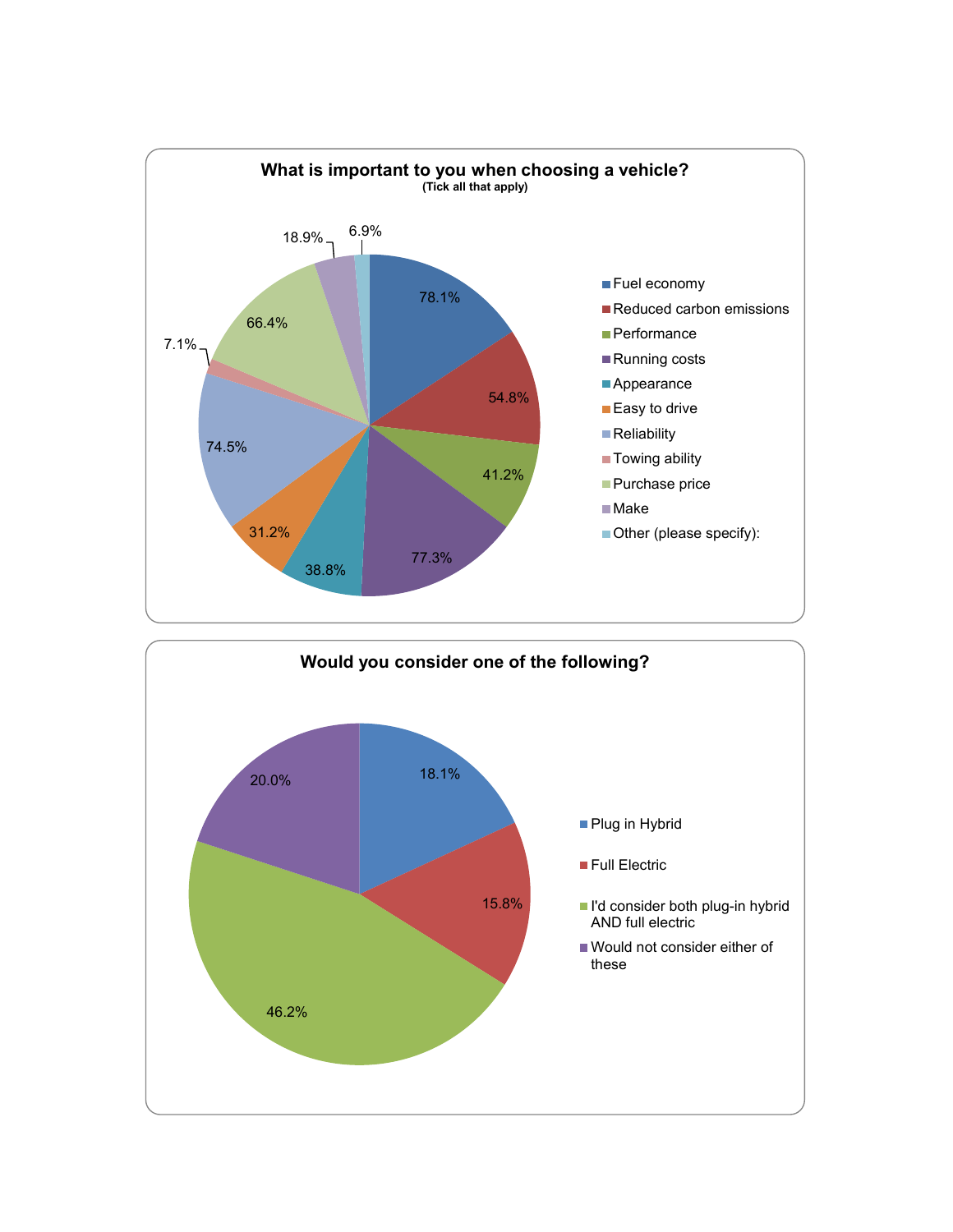

79.4%

Designated parking bay

On the street (but have access to private drive)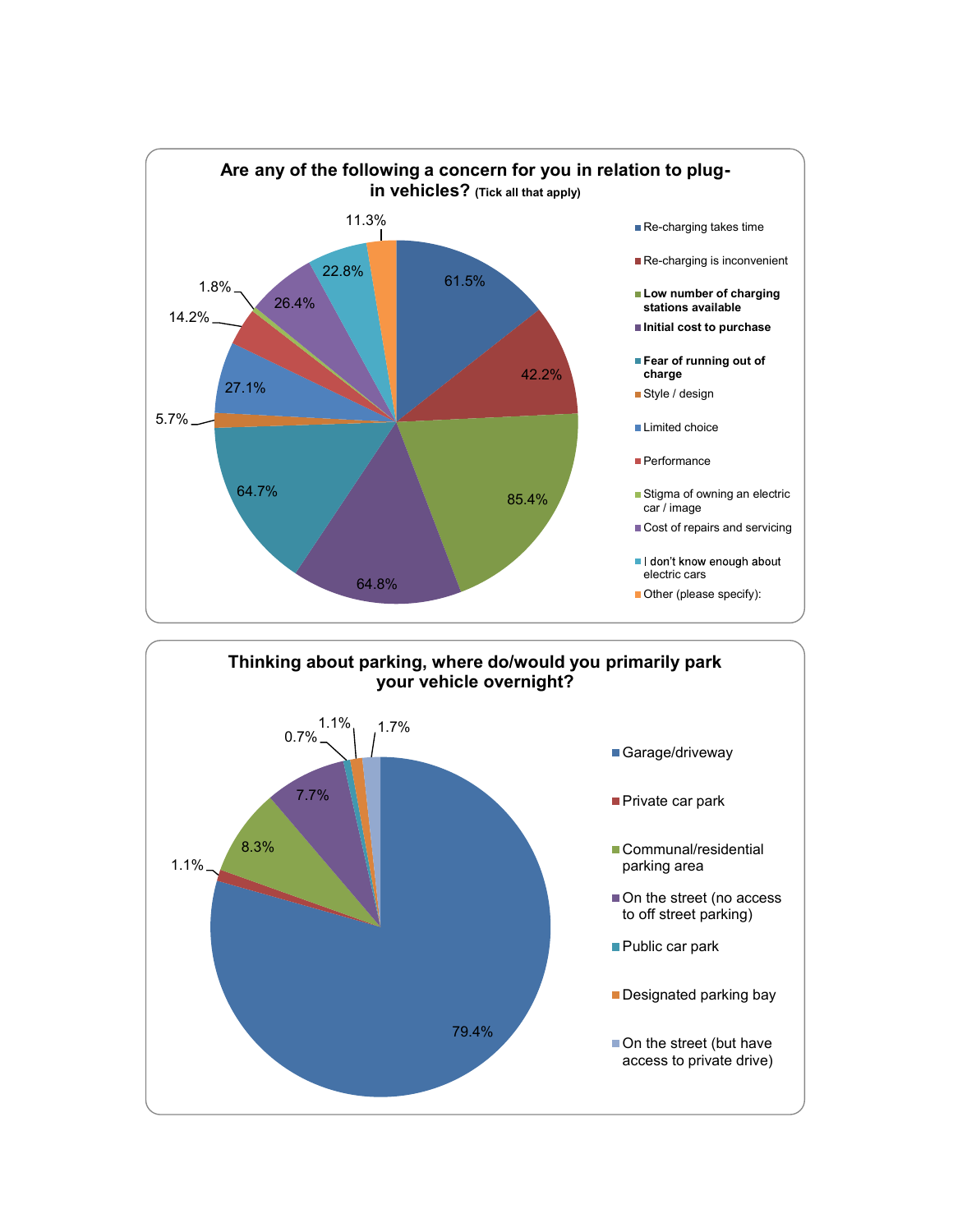